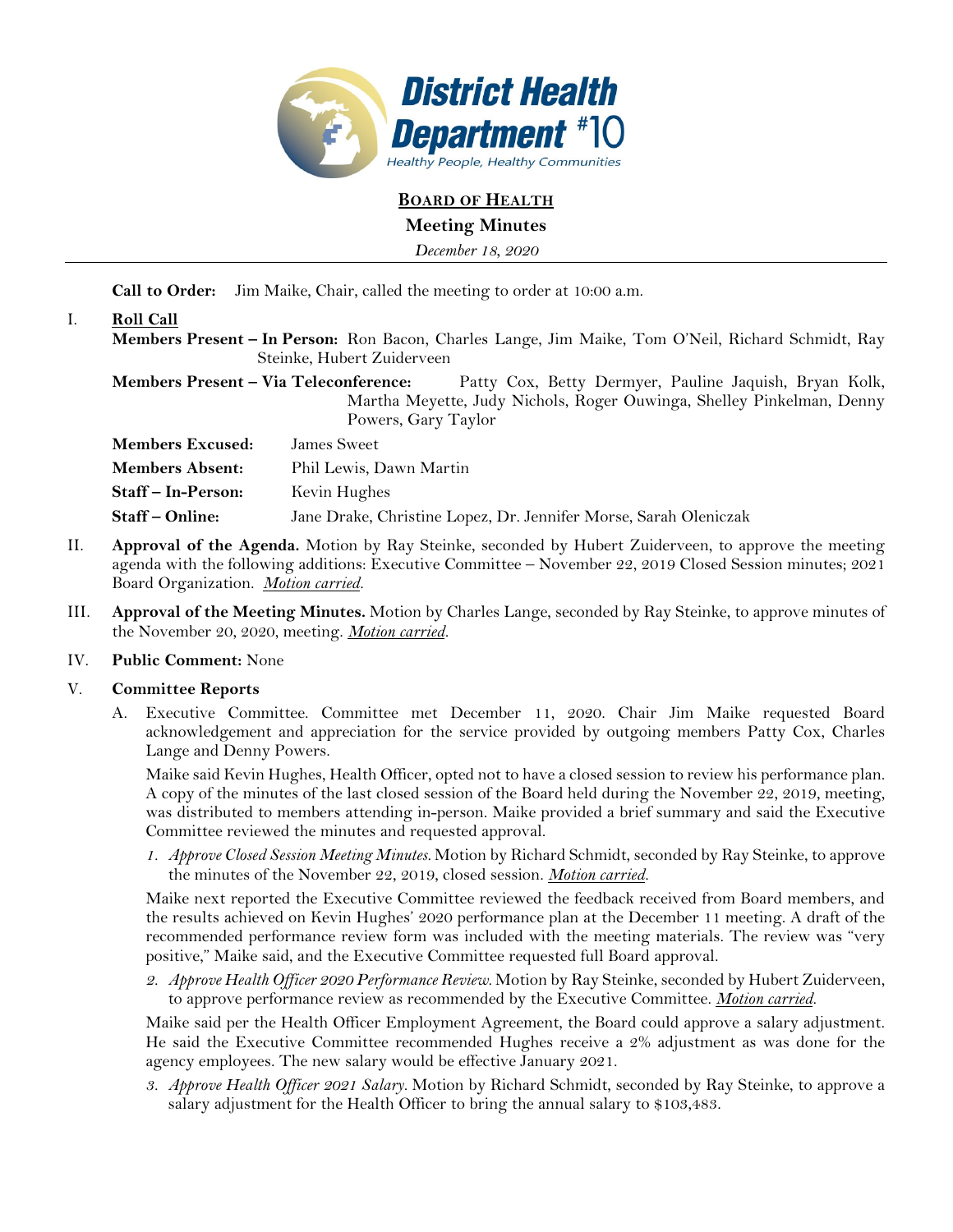#### Roll Call Vote

| Ron Bacon            | Yes | Jim Maike        | Yes | Denny Powers      | Yes. |
|----------------------|-----|------------------|-----|-------------------|------|
| Patty Cox            | Yes | Martha Meyette   | Yes | Richard Schmidt   | Yes  |
| <b>Betty Dermyer</b> | Yes | Judy Nichols     | Yes | Ray Steinke       | Yes: |
| Pauline Jaquish      | Yes | Tom O'Neil       | Yes | Gary Taylor       | Yes  |
| Bryan Kolk           | Yes | Roger Ouwinga    | Yes | Hubert Zuiderveen | Yes  |
| Charles Lange        | Yes | Shelly Pinkelman | Yes |                   |      |

#### *Motion carried.*

Maike next explained the Executive Committee discussed the difficulty of conducting the scheduled Board organization meeting in January without the Board members being able caucus in person. He said the Executive Committee recommended the current Board officers and committee assignments remain until such time as the full Board could meet in person. Hughes explained a two-thirds vote is required to permit altering or suspending the Bylaws.

*4. Approve Continuation of Appointments to Board Offices and Committees.* Motion by Ray Steinke, seconded by Richard Schmidt, to suspend the Board Bylaws with respect to Board organization, and delay officer nominations and committee assignment changes until such time as the full Board can meet in person.

#### Roll Call Vote

| Ron Bacon            | Yes | Jim Maike        | Yes | Denny Powers      | Yes                  |
|----------------------|-----|------------------|-----|-------------------|----------------------|
| Patty Cox            | Yes | Martha Meyette   | Yes | Richard Schmidt   | $\operatorname{Yes}$ |
| <b>Betty Dermyer</b> | Yes | Judy Nichols     | Yes | Ray Steinke       | Yes                  |
| Pauline Jaquish      | Yes | Tom O'Neil       | Yes | Gary Taylor       | Yes                  |
| Bryan Kolk           | Yes | Roger Ouwinga    | Yes | Hubert Zuiderveen | Yes                  |
| Charles Lange        | Yes | Shelly Pinkelman | Yes |                   |                      |

#### *Motion carried.*

Hughes said there had been a question at the October 2020 meeting when the revised Board Rules were approved. He said the rules allow for members to participate in meetings using teleconferencing for up to four times per year. He said with the current public health rules limiting in-person meetings, most members could exceed the limit for in the coming year. Following discussion, it was determined that the teleconferencing limit was only effective as of the date of approval, so no members would be in immediate violation.

*5. Approve Suspending Board Rule to Allow Members to Participate in Meetings via Teleconferencing.* Motion by Ray Steinke, seconded by Hubert Zuiderveen, to suspend the Board Rule to limit participation in Board meetings via teleconferencing to no more than four times per year. *Motion Carried.* 

Maike suggested the Board revisit the suspension in six months to decide if it should be continued.

- B. Finance Committee. Did not meet. Christine Lopez, Administrative Services Director, explained the October report was included with the meeting materials and the November and December reports would be reviewed at the January meeting. The balance sheet for October showed a total fund balance of \$11.6 million. Total revenues for the month were just over \$1.7 million, with expenses at \$1.5 million. The October accounts payable and payroll were approved at the November meeting. Lopez reviewed the combined accounts payable and payroll for November and December and requested approval.
	- *6. Approve Accounts Payable and Payroll.* Motion by Richard Schmidt, seconded by Ray Steinke, to approve the November and December accounts payable and payroll total of \$703,432.63.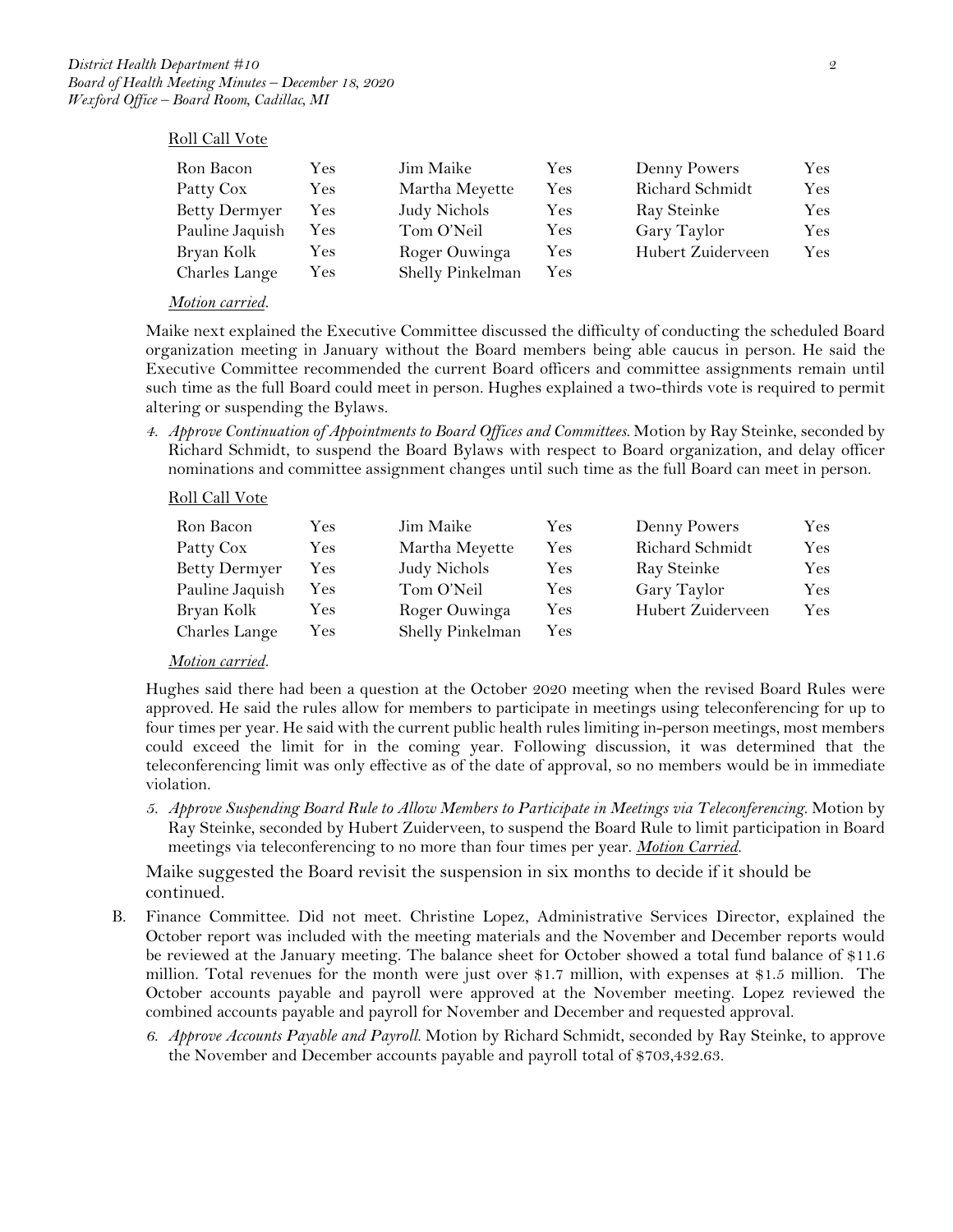#### Roll Call Vote

| Ron Bacon            |     | Jim Maike        | Yes        | Denny Powers      | Yes |
|----------------------|-----|------------------|------------|-------------------|-----|
| Patty Cox            | Yes | Martha Meyette   | Yes        | Richard Schmidt   | Yes |
| <b>Betty Dermyer</b> | Yes | Judy Nichols     | Yes        | Ray Steinke       | Yes |
| Pauline Jaquish      | Yes | Tom O'Neil       | Yes        | Gary Taylor       | Yes |
| Bryan Kolk           | Yes | Roger Ouwinga    | Yes        | Hubert Zuiderveen | Yes |
| Charles Lange        | Yes | Shelly Pinkelman | <b>Yes</b> |                   |     |

### *Motion carried.*

- C. Personnel Committee: Kevin Hughes reminded the members proposed changes to the Employee Handbook were included with the November meeting materials for review. He requested the Board approve the minutes and authorize the Board Chair to sign the document certifying Board approval of the continuation of the agency personnel policies.
	- *7. Approve Employee Handbook Changes and Continuation of Personnel Policies.* Motion by Hubert Zuiderveen, seconded by Ray Steinke to approve the Employee Handbook changes and authorize continuation of the personnel policies. *Motion carried*.

Next, Hughes noted the list of employees who received recognition for achieving longevity milestones. He said those staff were acknowledged during a virtual staff meeting in December.

Hughes said he had discussions with the Social Security Replacement Plan administrator, Empower Retirement, about adjusting the plan from a fiscal to a calendar year plan. He explained the purpose and intent and requested Board approval.

- *8. Approve Move to Calendar Year for SSRP Plan Administration.* Motion by Ray Steinke, seconded by Charles Lange to change the plan year from a fiscal- to a calendar year basis. *Motion carried*.
- D. Legislative Committee. Kevin Hughes said the plan to invite legislators to a Board meeting would be pushed back until spring of 2021 or until it is possible to have a face-to-face meeting. He also summarized pending State House legislation that could impact the authority and flexibility of State and local public health in responding to emergencies and instituting and modifying rules.

#### VI. **Administrative Reports**

A. Medical Director. Dr. Jennifer Morse shared statistics from a study on the projected impact of distribution of COVID vaccines. She said it was a hopeful report in that the modeling showed hospitalizations due to the disease would be reduced by 85% and deaths by 88% if 40% of the population is vaccinated.

She stressed until higher levels of vaccination are achieved, it is still important to follow all of the guidelines to prevent further community spread of COVID-19.

- *9. Approve Healthy Living Recommendations.* Motion by Ray Steinke, seconded by Hubert Zuiderveen to approve recommendations to (1) Encourage vaccination against COVID-19; and (2) Continue following COVID-19 prevention measures. *Motion carried*.
- B. Deputy Health Officer. Sarah Oleniczak highlighted a program to distribute rapid antigen test kits to Adult Foster Care homes, schools, first responder agencies, and other community partners. Emails and letters were sent to over 100 homes and all county emergency services managers. Hughes asked members to follow up with their county emergency services managers to encourage their cooperation in supporting distribution of the kits.

Oleniczak also reported drive through flu vaccination clinics were organized by Adolescent Health Care staff through a grant initiative. The clinics were held in six communities during November, resulting in 640 people receiving flu shots. She said schools have also been working with DHD#10 to schedule in-house clinics for teachers, staff and families.

C. Health Officer. Kevin Hughes explained as discussed at the November meeting, unexpended grant funds were available and could be used for the purchase of a mobile clinic unit. He said requests for proposals